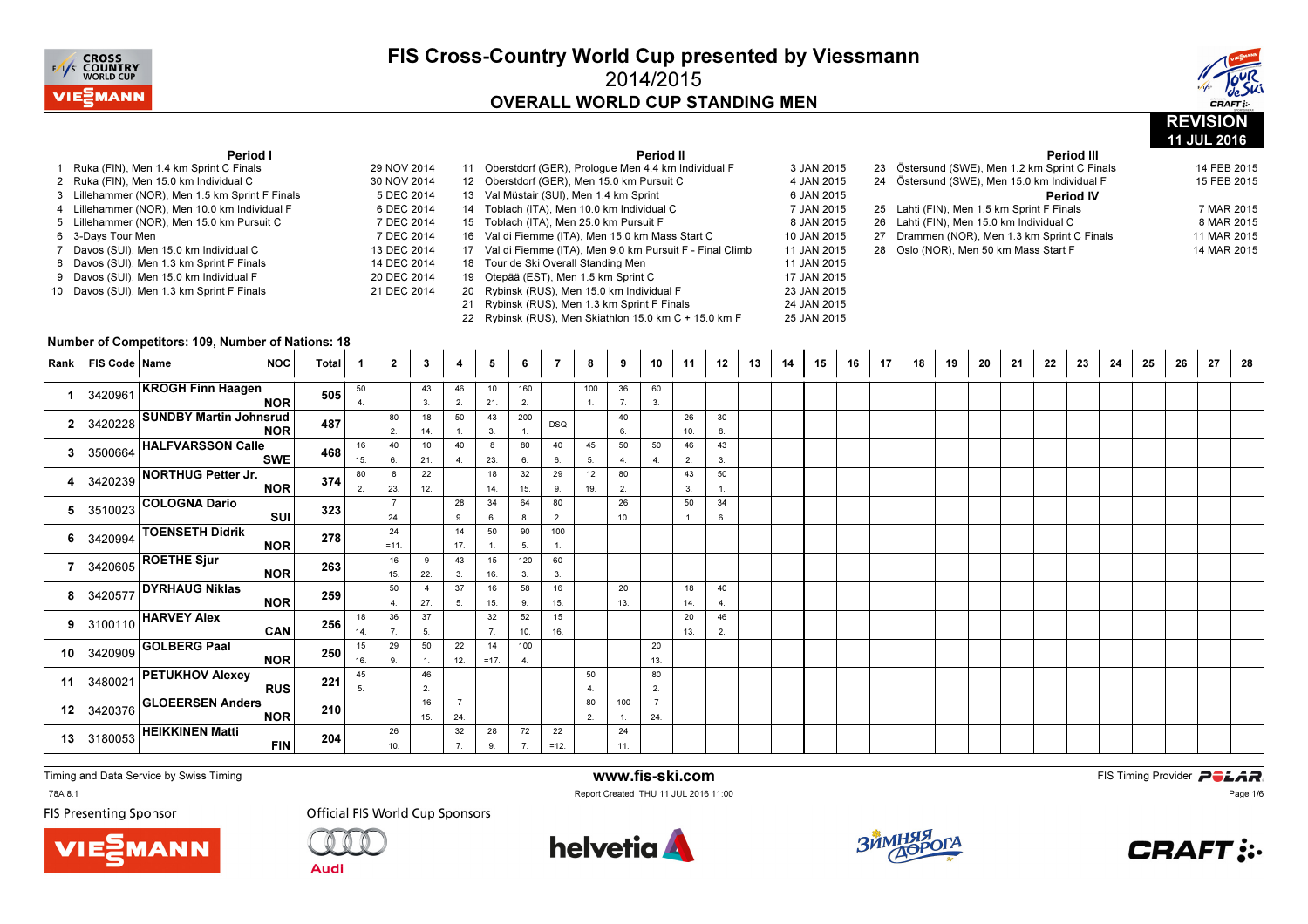



**REVISION**  11 JUL 201628 Rank | FIS Code | Name NOC | Total | 1 │ 2 │ 3 │ 4 │ 5 │ 6 │ 7 │ 8 │ 9 │ 10 │ 11 │ 12 │ 13 │ 14 │ 15 │ 16 │ 17 │ 18 │ 19 9 | 20 | 21 | 22 | 23 | 24 | 25 | 26 | 27 | 28 1001.28 9.60 3.14 17. 143420365 BRANDSDAL Eirik NOR <sup>202</sup> 12 19.12 19.30 8.7 24.40 13.18 14.29 9.34 6.18 $14.$ 14.<sup>15</sup> $15$  348116 BELOV Evgeniy<br>RUS <sup>200</sup> 11 20. $\frac{1}{14}$ 24 11.3 37 5. 4644 12. 4850 4.4 27. 81615. 16 3500015  $\begin{vmatrix} 1 & 0 & 0 & 0 \\ 0 & 0 & 0 & 0 \\ 0 & 0 & 0 & 0 \\ 0 & 0 & 0 & 0 \end{vmatrix}$  186  $\begin{vmatrix} 1 & 0 & 0 & 0 \\ 0 & 1 & 0 & 0 \\ 0 & 0 & 0 & 0 \\ 0 & 0 & 0 & 0 \end{vmatrix}$  11 5 12 4 7 27  $\begin{array}{|c|c|c|}\n\hline\n\text{3500015} & \text{RICHARDSSON Daniel} \\
\hline\n\end{array}$ SWE <sup>186</sup> 17. 28. 2. 11.9 22. 23.12 19.37 5. 17 <sup>3670007</sup>POLTORANIN Alexey<br>KAZ <sup>177</sup> 34 6.3 28.28 17.36 7.60 3.4 27.1120 20.<sup>18</sup> <sup>3420009</sup> JESPERSEN Chris Andre NOR <sup>176</sup> 24 =11.6 25.15 16.24 11.36 14.32 8.15 16.22 $12.$ 19 3480013  $\begin{vmatrix} 1 & 2 & 1 \\ 1 & 2 & 1 \\ 1 & 1 & 2 \end{vmatrix}$  174  $\begin{vmatrix} 1 & 1 & 1 \\ 1 & 1 & 1 \\ 1 & 1 & 1 \end{vmatrix}$  1. 19 3480013 VYLEGZHANIN Maxim <sup>174</sup> 36 7.24 11.100 $\mathbf{1}$ . 20 3290326  $\left| \begin{array}{cc} 2.290326 & -2.290326 \end{array} \right|$  160  $\left| \begin{array}{cc} 1.20 & 1.200 & 1.200326 \end{array} \right|$ **20 3290326 PELLEGRINO Federico**  <sup>160</sup> 100 1.6 25.15 16. 21 <sup>3180535</sup> NISKANEN Iivo FIN <sup>121</sup> 60 3.14 17.45 5. 22 <sup>3421698</sup>**FOSSLI Sondre Turvoll**  <sup>119</sup> 12 =19.12 19. $\frac{1}{22}$ 24 19. 2622 $=12.$ 45 $5.$ 5.<sup>23</sup>23 1345875 GAILLARD Jean Marc<br>FRA <sup>115</sup> 20 13.6 25. 12. 18.7 24.32 7. 24 <sup>3290379</sup>DE FABIANI Francesco <sup>113</sup> 7 24.60 3.45 $5.$ 5.<sup>25</sup>25 1344711 JAUHOJAERVI Sami FIN <sup>112</sup> 32 8.40 4.30 16.10 $21.$ 21.<sup>26</sup>26 3420199 OESTENSEN Simen Haakon<br>NOR <sup>112</sup> 4 27.3 28.18 14.37 5.28 9. 27 <sup>3500139</sup> HELLNER Marcus SWEE 90 32 8.40 6. 159 $22.$ 28 3420798  $\sim$  CONTROL DURE 81  $\frac{1}{8}$  | | | |  $\frac{1}{8}$  | | |  $\frac{1}{22}$ 28 3420798 NORTHUG Tomas<br>NOR  $\frac{81}{79}$ 13 18. 16.40 6.1 30.10 $21.$ 21.<sup>29</sup>**29** 3500259 JOENSSON Emil SWE E 79 1 30.13 18.1 30.26 10.13 18.22 $12.$ 30 3150069  $\begin{vmatrix} 3.16 & 0.069 \\ 0.06 & 0.069 \end{vmatrix}$   $\begin{vmatrix} 2.25 & 0.069 \\ 0.25 & 0.069 \end{vmatrix}$   $\begin{vmatrix} 2.25 & 0.069 \\ 0.0 & 0.069 \end{vmatrix}$   $\begin{vmatrix} 2.25 & 0.069 \\ 0.0 & 0.069 \end{vmatrix}$   $\begin{vmatrix} 2.25 & 0.069 \\ 0.0 & 0.069 \end{vmatrix}$ 30 3150069 JAKS Martin CZE <sup>76</sup> 30 8.32 8. $\overline{12}$ 19. 31 3190255  $\left| \begin{array}{ccc} 31 & 31 & 90 & 255 \\ 19 & 19 & 19 \end{array} \right|$  **FRA** 74  $\left| \begin{array}{c} 74 \\ 1 \\ 8 \end{array} \right|$   $\left| \begin{array}{c} 1 \\ 1 \\ 1 \end{array} \right|$   $\left| \begin{array}{c} 1 \\ 1 \\ 1 \end{array} \right|$ 31 3190255 GROS Baptiste FRA  $\overline{A}$  74 24 11.18 14.32 $8<sub>1</sub>$ 32 3480280  $\sim$  32 3480280  $\sim$  8.18  $\sim$  8.18  $\sim$  74  $\sim$  1.1  $\sim$  1  $\sim$  1  $\sim$  1  $\sim$  1.4  $\sim$  1.8  $\begin{array}{|l|l|}\n 32 & 3480280\n\end{array}$  MORILOV Nikolay <sup>74</sup> 40 6.32 $7.$ 33 3481539  $\frac{3481539}{17}$  RUS 72 6 7 33 3481539 USTIUGOV Sergey<br>RUS <sup>72</sup>

Timing and Data Service by Swiss Timing

**VIE***MANN* 

\_78A 8.1

**FIS Presenting Sponsor** 

**Official FIS World Cup Sponsors** 

Audi



www.fis-ski.com

Report Created THU 11 JUL 2016 11:00



**m**<br>FIS Timing Provider<br>Is 11:00



Page 2/6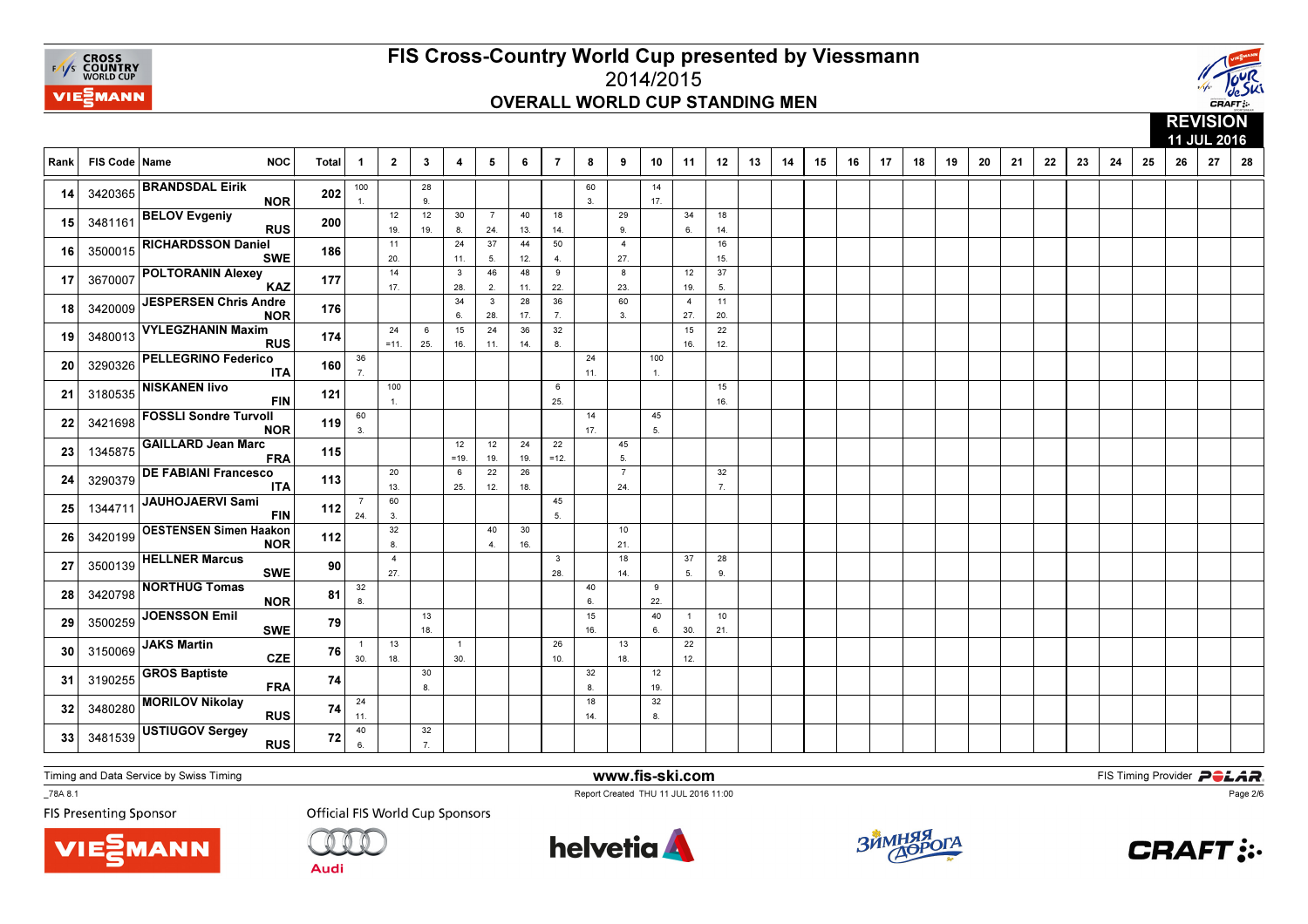



|      |               |                                             |       |                        |                        |                       |              |                        |                       |                       |           |                        |           |                        |                       |    |    |    |    |    |    |    |    |    |    |    |    |    |    | 11 JUL 2016 |    |
|------|---------------|---------------------------------------------|-------|------------------------|------------------------|-----------------------|--------------|------------------------|-----------------------|-----------------------|-----------|------------------------|-----------|------------------------|-----------------------|----|----|----|----|----|----|----|----|----|----|----|----|----|----|-------------|----|
| Rank | FIS Code Name | <b>NOC</b>                                  | Total | $\mathbf 1$            | $\overline{2}$         | $\mathbf{3}$          | 4            | 5                      | 6                     | $\overline{7}$        | 8         | 9                      | 10        | 11                     | 12                    | 13 | 14 | 15 | 16 | 17 | 18 | 19 | 20 | 21 | 22 | 23 | 24 | 25 | 26 | 27          | 28 |
| 34   |               | 3420036 ROENNING Eldar<br><b>NOR</b>        | 71    |                        |                        |                       |              | $5\phantom{.0}$<br>26. | 12<br>25.             | 14<br>17.             |           |                        |           | 16<br>15.              | 24<br>11.             |    |    |    |    |    |    |    |    |    |    |    |    |    |    |             |    |
| 35   | 3480695       | <b>BESSMERTNYKH Alexander</b><br><b>RUS</b> | 70    |                        | 45<br>5.               |                       |              |                        |                       | 11<br>20.             |           |                        |           |                        | 14<br>17.             |    |    |    |    |    |    |    |    |    |    |    |    |    |    |             |    |
| 36   | 3180054       | <b>NOUSIAINEN Ville</b><br><b>FIN</b>       | 68    |                        | 10<br>21.              | $\overline{7}$<br>24. |              | 11<br>20.              | 16<br>23.             | 24<br>11.             |           |                        |           |                        |                       |    |    |    |    |    |    |    |    |    |    |    |    |    |    |             |    |
| 37   | 3190111       | <b>MANIFICAT Maurice</b><br><b>FRA</b>      | 64    |                        |                        |                       |              |                        |                       |                       |           | 32<br>8                |           | 28<br>9.               | $\overline{4}$<br>27. |    |    |    |    |    |    |    |    |    |    |    |    |    |    |             |    |
| 38   | 1362656       | <b>LIVERS Toni</b><br>SUI                   | 62    |                        |                        |                       | 26<br>10.    |                        |                       | $\overline{7}$<br>24. |           | 9<br>22.               |           | $\overline{7}$<br>24.  | 13<br>18.             |    |    |    |    |    |    |    |    |    |    |    |    |    |    |             |    |
| 39   | 3481132       | <b>LARKOV Andrey</b><br><b>RUS</b>          | 58    |                        |                        | 26<br>10.             |              |                        |                       |                       |           |                        |           | 32<br>$\overline{7}$ . |                       |    |    |    |    |    |    |    |    |    |    |    |    |    |    |             |    |
| 40   | 3421320       | <b>IVERSEN Emil</b><br><b>NOR</b>           | 56    |                        |                        | 34<br>6.              |              | 14<br>$=17.$           | 8<br>27.              |                       |           |                        |           |                        |                       |    |    |    |    |    |    |    |    |    |    |    |    |    |    |             |    |
| 41   | 3180221       | JYLHAE Martti<br><b>FIN</b>                 | 56    | $\overline{4}$<br>27.  |                        | 11<br>20.             |              |                        |                       |                       | 36<br>7.  |                        | 5<br>26.  |                        |                       |    |    |    |    |    |    |    |    |    |    |    |    |    |    |             |    |
| 42   | 3480314       | <b>CHERNOUSOV IIIa</b><br><b>RUS</b>        | 54    |                        |                        |                       |              | $\overline{4}$<br>27.  | $\overline{2}$<br>30. |                       |           |                        |           | 40<br>$\overline{4}$   | 8<br>23.              |    |    |    |    |    |    |    |    |    |    |    |    |    |    |             |    |
| 43   | 3180436       | <b>MIKKONEN Juho</b><br><b>FIN</b>          | 51    | 11<br>20.              |                        | 40<br>4.              |              |                        |                       |                       |           |                        |           |                        |                       |    |    |    |    |    |    |    |    |    |    |    |    |    |    |             |    |
| 44   | 3480436       | <b>KRIUKOV Nikita</b><br><b>RUS</b>         | 51    | $\overline{22}$<br>12. |                        |                       |              |                        |                       |                       |           |                        | 29<br>9.  |                        |                       |    |    |    |    |    |    |    |    |    |    |    |    |    |    |             |    |
| 45   | 3500153       | <b>JOHANSSON Martin</b><br><b>SWE</b>       | 51    |                        | $5\overline{5}$<br>26. |                       | 18<br>14.    |                        | 22<br>20.             |                       |           | 6<br>25.               |           |                        |                       |    |    |    |    |    |    |    |    |    |    |    |    |    |    |             |    |
| 46   | 3420077       | <b>HATTESTAD Ola Vigen</b><br><b>NOR</b>    | 50    | 9<br>22.               |                        | 15<br>16.             |              |                        |                       |                       | 26<br>10. |                        |           |                        |                       |    |    |    |    |    |    |    |    |    |    |    |    |    |    |             |    |
| 47   | 3050159       | <b>TRITSCHER Bernhard</b><br><b>AUT</b>     | 50    |                        |                        | 20<br>13.             | 12<br>$=19.$ |                        |                       |                       |           | 16<br>15.              |           |                        | $\overline{2}$<br>29. |    |    |    |    |    |    |    |    |    |    |    |    |    |    |             |    |
| 48   | 3420672       | <b>SVEEN Simen Andreas</b><br><b>NOR</b>    | 48    |                        |                        |                       |              | 20<br>13.              |                       |                       |           | $5\phantom{.0}$<br>26. |           | 11<br>20.              | 12<br>19.             |    |    |    |    |    |    |    |    |    |    |    |    |    |    |             |    |
| 49   | 3480317       | <b>TURYSHEV Sergey</b><br><b>RUS</b>        | 46    |                        | 6<br>25.               |                       | 10<br>21.    |                        | 18<br>22.             |                       |           | 2<br>29.               |           | 10<br>21.              |                       |    |    |    |    |    |    |    |    |    |    |    |    |    |    |             |    |
| 50   | 3510342       | <b>BAUMANN Jonas</b><br>SUI                 | 44    |                        |                        |                       |              |                        |                       |                       |           | 14<br>17.              |           | 30<br>8.               |                       |    |    |    |    |    |    |    |    |    |    |    |    |    |    |             |    |
| 51   |               | 3510207 KINDSCHI Joeri<br>SUI               | 44    |                        |                        |                       |              |                        |                       |                       | 22<br>12. |                        | 22<br>12. |                        |                       |    |    |    |    |    |    |    |    |    |    |    |    |    |    |             |    |
| 52   | 1217350       | <b>BAUER Lukas</b><br><b>CZE</b>            | 41    |                        |                        |                       | 5<br>26.     | $\overline{1}$<br>30.  |                       | 13<br>18.             |           | 22<br>12.              |           |                        |                       |    |    |    |    |    |    |    |    |    |    |    |    |    |    |             |    |
| 53   | 3180301       | <b>LEHTONEN Lari</b><br><b>FIN</b>          | 40    |                        |                        |                       |              | 30<br>8.               | 10<br>26.             |                       |           |                        |           |                        |                       |    |    |    |    |    |    |    |    |    |    |    |    |    |    |             |    |

Timing and Data Service by Swiss Timing

MANN

\_78A 8.1

**FIS Presenting Sponsor** 



**Audi** 



www.fis-ski.com

Report Created THU 11 JUL 2016 11:00



**m**<br>FIS Timing Provider<br>Is 11:00



Page 3/6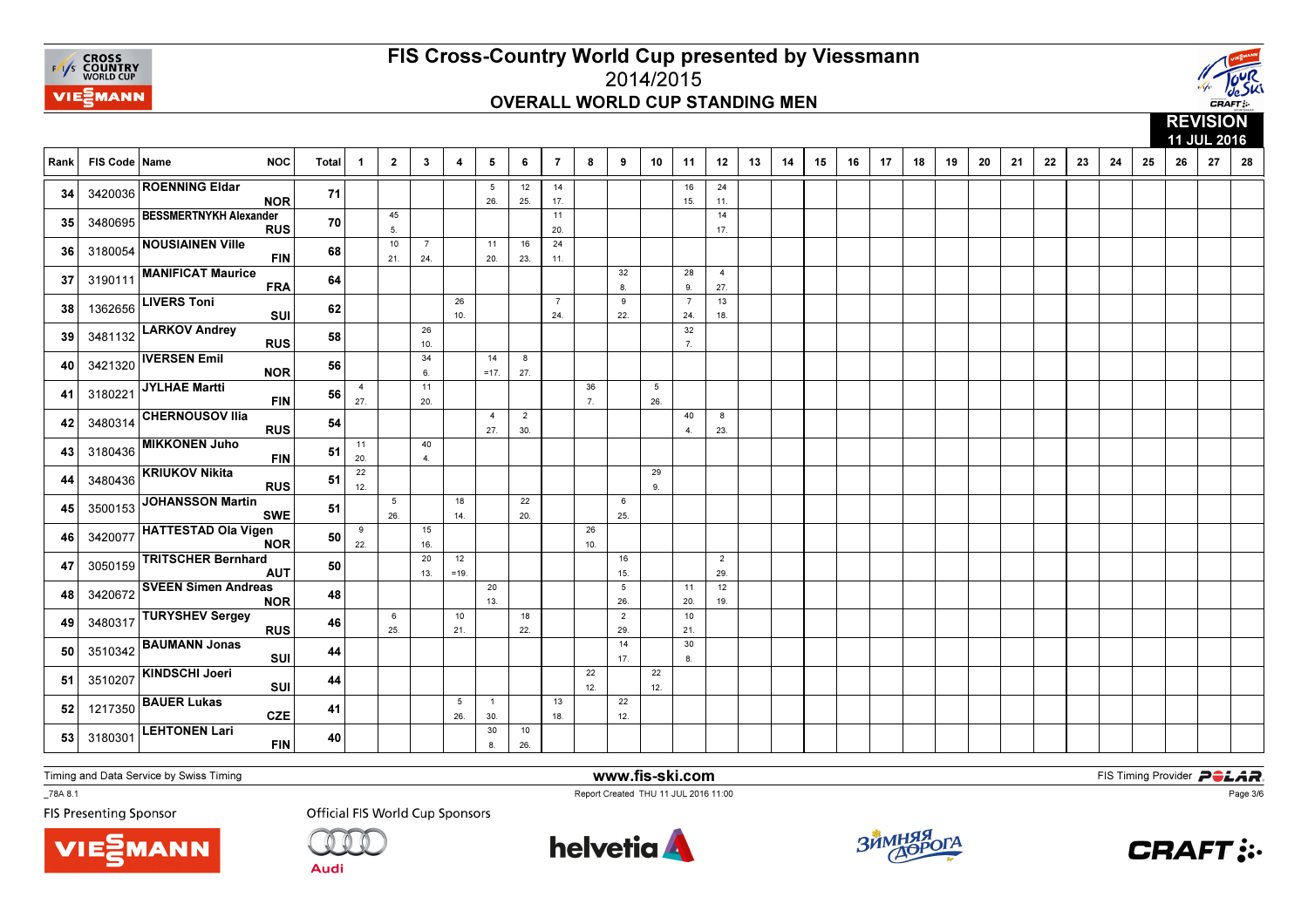



|      |               |                                              |              |                |                |                                |                         |           |                       |                |                     |           |                        |                     |                        |    |    |    |    |    |    |    |    |    |    |    |    |    |    | 11 JUL 2016 |    |
|------|---------------|----------------------------------------------|--------------|----------------|----------------|--------------------------------|-------------------------|-----------|-----------------------|----------------|---------------------|-----------|------------------------|---------------------|------------------------|----|----|----|----|----|----|----|----|----|----|----|----|----|----|-------------|----|
| Rank | FIS Code Name | <b>NOC</b>                                   | <b>Total</b> | $\overline{1}$ | $\overline{2}$ | $\mathbf{3}$                   | $\overline{\mathbf{4}}$ | 5         | 6                     | $\overline{7}$ | 8                   | 9         | 10                     | 11                  | 12                     | 13 | 14 | 15 | 16 | 17 | 18 | 19 | 20 | 21 | 22 | 23 | 24 | 25 | 26 | 27          | 28 |
| 54   |               | 3190029 DUVILLARD Robin<br><b>FRA</b>        | 39           |                |                |                                |                         |           |                       |                |                     | 15<br>16. |                        | 24<br>11.           |                        |    |    |    |    |    |    |    |    |    |    |    |    |    |    |             |    |
| 55   |               | 3290016 CLARA Roland<br><b>ITA</b>           | 37           |                |                |                                | 9<br>22.                |           |                       |                |                     |           |                        | 8<br>23.            | 20<br>13.              |    |    |    |    |    |    |    |    |    |    |    |    |    |    |             |    |
| 56   | 3500141       | <b>NELSON Lars</b><br><b>SWE</b>             | 37           |                | 15<br>16.      |                                | $\overline{2}$<br>29.   |           |                       | 8<br>23.       |                     | 12<br>19. |                        |                     |                        |    |    |    |    |    |    |    |    |    |    |    |    |    |    |             |    |
| 57   | 3421779       | <b>KRUEGER Simen Hegstad</b><br><b>NOR</b>   | 37           |                |                |                                | 8<br>23.                | 9<br>22.  | 20<br>21.             |                |                     |           |                        |                     |                        |    |    |    |    |    |    |    |    |    |    |    |    |    |    |             |    |
| 58   | 3421754       | <b>TAUGBOEL Haavard Solaas</b><br><b>NOR</b> | 36           |                |                |                                |                         |           |                       |                |                     |           | 36<br>$\overline{7}$ . |                     |                        |    |    |    |    |    |    |    |    |    |    |    |    |    |    |             |    |
| 59   | 3430103       | <b>STAREGA Maciej</b><br><b>POL</b>          | 36           |                |                | $\overline{1}$<br>30.          |                         |           |                       |                | 29<br>9.            |           | 6<br>25.               |                     |                        |    |    |    |    |    |    |    |    |    |    |    |    |    |    |             |    |
| 60   | 3290245       | <b>NOECKLER Dietmar</b><br><b>ITA</b>        | 35           |                | 9<br>22.       |                                |                         |           |                       |                |                     |           |                        |                     | 26<br>10.              |    |    |    |    |    |    |    |    |    |    |    |    |    |    |             |    |
| 61   | 3180114       | <b>STRANDVALL Matias</b><br><b>FIN</b>       | 34           | 20<br>13.      |                | 14<br>17.                      |                         |           |                       |                |                     |           |                        |                     |                        |    |    |    |    |    |    |    |    |    |    |    |    |    |    |             |    |
| 62   | 3100190       | <b>BABIKOV Ivan</b><br>CAN                   | 33           |                |                |                                |                         | 26<br>10. | 6<br>28.              |                |                     |           |                        |                     | $\overline{1}$<br>30.  |    |    |    |    |    |    |    |    |    |    |    |    |    |    |             |    |
| 63   | 3100097       | <b>VALJAS Len</b><br>CAN                     | 33           |                |                |                                |                         |           |                       |                | 20<br>13.           |           | 13<br>18.              |                     |                        |    |    |    |    |    |    |    |    |    |    |    |    |    |    |             |    |
| 64   | 3481163       | <b>RETIVYKH Gleb</b><br><b>RUS</b>           | 32           |                |                |                                |                         |           |                       |                | 8<br>23.            |           | 24<br>11.              |                     |                        |    |    |    |    |    |    |    |    |    |    |    |    |    |    |             |    |
| 65   | 3220002       | <b>MUSGRAVE Andrew</b><br><b>GBR</b>         | 30           |                |                | $5\overline{5}$<br>26.         | 20<br>13.               |           |                       |                |                     |           |                        |                     | $5\overline{5}$<br>26. |    |    |    |    |    |    |    |    |    |    |    |    |    |    |             |    |
| 66   | 3420573       | <b>BAKKEN Timo Andre</b><br><b>NOR</b>       | 29           | 29<br>9.       |                |                                |                         |           |                       |                |                     |           |                        |                     |                        |    |    |    |    |    |    |    |    |    |    |    |    |    |    |             |    |
| 67   | 3500330       | <b>PETERSON Teodor</b><br><b>SWE</b>         | 29           | 26<br>10.      |                | $\overline{\mathbf{3}}$<br>28. |                         |           |                       |                |                     |           |                        |                     |                        |    |    |    |    |    |    |    |    |    |    |    |    |    |    |             |    |
| 68   | 3150035       | KOZISEK Dusan<br><b>CZE</b>                  | 29           |                |                |                                |                         |           |                       |                | $\mathbf{3}$<br>28. |           | 26<br>10.              |                     |                        |    |    |    |    |    |    |    |    |    |    |    |    |    |    |             |    |
| 69   | 3390003       | <b>KUMMEL Peeter</b><br><b>EST</b>           | 25           | 13<br>18.      |                |                                |                         |           |                       |                | 9<br>22.            |           | $\mathbf{3}$<br>28.    |                     |                        |    |    |    |    |    |    |    |    |    |    |    |    |    |    |             |    |
| 70   | 3190282       | JAY Renaud<br><b>FRA</b>                     | 24           |                |                | 24<br>11.                      |                         |           |                       |                |                     |           |                        |                     |                        |    |    |    |    |    |    |    |    |    |    |    |    |    |    |             |    |
| 71   | 3480533       | <b>VOLZHENTSEV Stanislav</b><br><b>RUS</b>   | 23           |                |                |                                |                         |           |                       | 10<br>21.      |                     |           |                        | 13<br>18.           |                        |    |    |    |    |    |    |    |    |    |    |    |    |    |    |             |    |
| 72   | 3500409       | <b>EDIN Johan</b><br><b>SWE</b>              | 23           |                |                |                                |                         |           |                       |                | 13<br>18.           |           | 10<br>21.              |                     |                        |    |    |    |    |    |    |    |    |    |    |    |    |    |    |             |    |
| 73   | 1362947       | <b>PERL Curdin</b><br>SUI                    | 23           |                |                |                                | 13<br>18.               |           | $\overline{4}$<br>29. |                |                     |           |                        | $\mathbf{3}$<br>28. | $\mathbf{3}$<br>28.    |    |    |    |    |    |    |    |    |    |    |    |    |    |    |             |    |

Timing and Data Service by Swiss Timing

\_78A 8.1

**FIS Presenting Sponsor** 





**Official FIS World Cup Sponsors** 

helvetia **A** 

www.fis-ski.com

Report Created THU 11 JUL 2016 11:00



**m**<br>FIS Timing Provider<br>Is 11:00



Page 4/6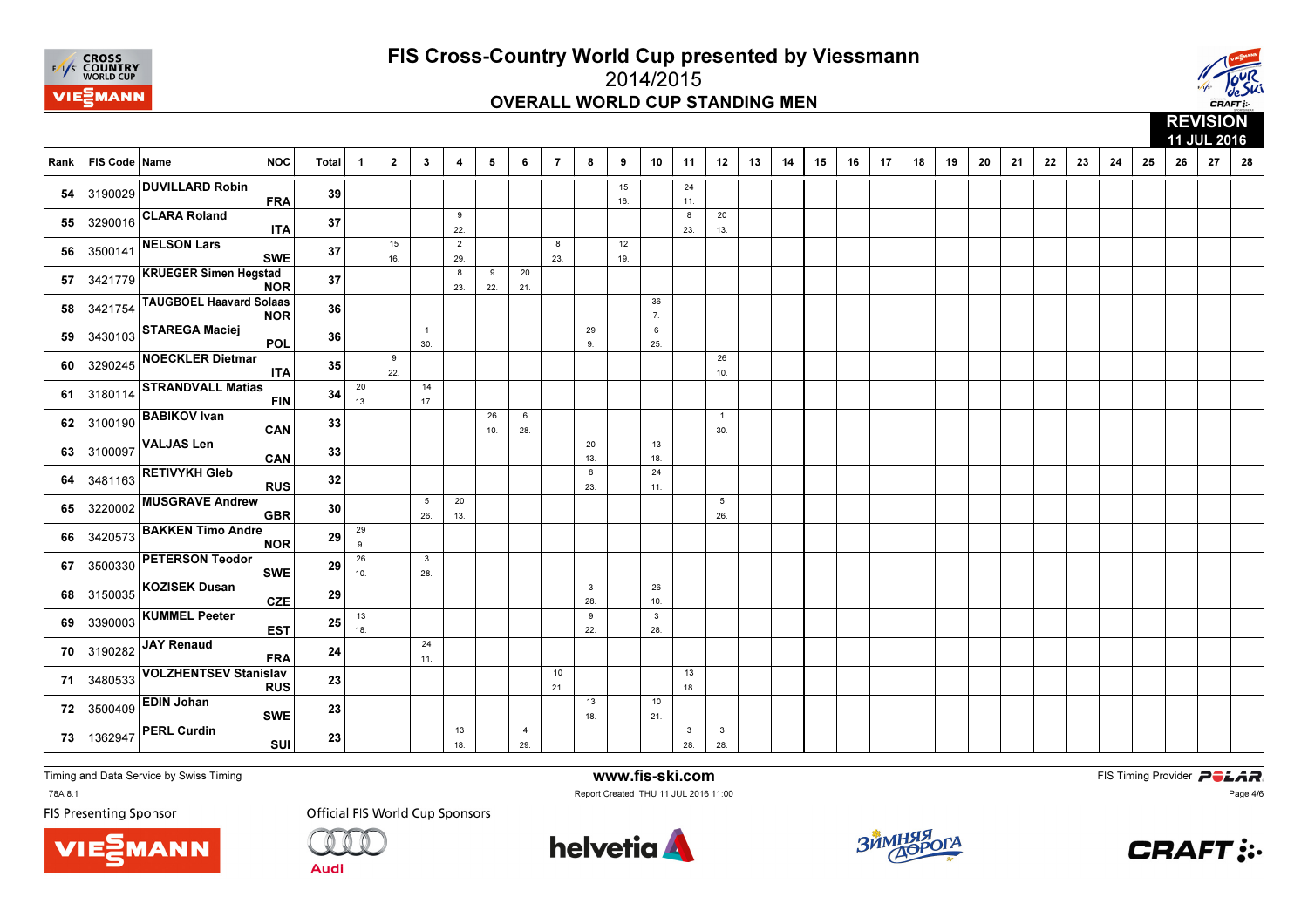



|      |               |                                             |                 |                        |                     |                       |                       |                       |           |                       |                        |                                |                       |                        |                       |    |    |    |    |    |    |    |    |    |    |    |    |    |    | 11 JUL 2016 |    |
|------|---------------|---------------------------------------------|-----------------|------------------------|---------------------|-----------------------|-----------------------|-----------------------|-----------|-----------------------|------------------------|--------------------------------|-----------------------|------------------------|-----------------------|----|----|----|----|----|----|----|----|----|----|----|----|----|----|-------------|----|
| Rank | FIS Code Name | <b>NOC</b>                                  | Total           | $\overline{1}$         | $\overline{2}$      | $\mathbf{3}$          | 4                     | 5                     | 6         | $\overline{7}$        | 8                      | 9                              | 10                    | 11                     | 12                    | 13 | 14 | 15 | 16 | 17 | 18 | 19 | 20 | 21 | 22 | 23 | 24 | 25 | 26 | 27          | 28 |
| 74   |               | 3100006 KERSHAW Devon<br>CAN                | 20              |                        | 18<br>14.           |                       |                       | $\overline{2}$<br>29. |           |                       |                        |                                |                       |                        |                       |    |    |    |    |    |    |    |    |    |    |    |    |    |    |             |    |
| 75   | 3200210       | <b>EISENLAUER Sebastian</b><br><b>GER</b>   | 20              |                        |                     |                       |                       |                       |           |                       | $\overline{2}$<br>29.  |                                | 18<br>14.             |                        |                       |    |    |    |    |    |    |    |    |    |    |    |    |    |    |             |    |
| 76   | 3480016       | <b>LEGKOV Alexander</b><br><b>RUS</b>       | ${\bf 20}$      |                        | $\mathbf{1}$<br>30. |                       | 16<br>15.             |                       |           |                       |                        | $\overline{\mathbf{3}}$<br>28. |                       |                        |                       |    |    |    |    |    |    |    |    |    |    |    |    |    |    |             |    |
| 77   | 3200205       | <b>BOEGL Lucas</b><br><b>GER</b>            | 20              |                        |                     |                       |                       |                       |           |                       |                        |                                |                       | 14<br>17.              | 6<br>25.              |    |    |    |    |    |    |    |    |    |    |    |    |    |    |             |    |
| 78   | 3300190       | YOSHIDA Keishin<br><b>JPN</b>               | 20              |                        |                     |                       |                       | 6<br>25.              | 14<br>24. |                       |                        |                                |                       |                        |                       |    |    |    |    |    |    |    |    |    |    |    |    |    |    |             |    |
| 79   | 3530005       | <b>NEWELL Andrew</b><br><b>USA</b>          | 19              | $\mathbf{3}$<br>28.    |                     |                       |                       |                       |           |                       | 16<br>15.              |                                |                       |                        |                       |    |    |    |    |    |    |    |    |    |    |    |    |    |    |             |    |
| 80   | 3180250       | <b>PENTSINEN Anssi</b><br><b>FIN</b>        | 19              | 14<br>17.              |                     |                       |                       |                       |           |                       | $5\overline{5}$<br>26. |                                |                       |                        |                       |    |    |    |    |    |    |    |    |    |    |    |    |    |    |             |    |
| 81   | 3480982       | <b>SKOBELEV Vladislav</b><br><b>RUS</b>     | 18 I            |                        |                     |                       |                       |                       |           | 12<br>19.             |                        |                                |                       | 6<br>25.               |                       |    |    |    |    |    |    |    |    |    |    |    |    |    |    |             |    |
| 82   | 3530120       | <b>HAMILTON Simeon</b><br><b>USA</b>        | 18              | $5\phantom{.0}$<br>26. |                     |                       |                       |                       |           |                       |                        |                                | 8<br>23.              | $5\phantom{.0}$<br>26. |                       |    |    |    |    |    |    |    |    |    |    |    |    |    |    |             |    |
| 83   | 3500625       | <b>NORDSTROEM Gustav</b><br><b>SWE</b>      | 16              |                        |                     |                       |                       |                       |           |                       |                        |                                | 16<br>15.             |                        |                       |    |    |    |    |    |    |    |    |    |    |    |    |    |    |             |    |
| 84   | 3480503       | <b>GAFAROV Anton</b><br><b>RUS</b>          | 15              |                        |                     |                       |                       |                       |           |                       |                        |                                | 15<br>16.             |                        |                       |    |    |    |    |    |    |    |    |    |    |    |    |    |    |             |    |
| 85   | 3200208       | <b>DOTZLER Hannes</b><br><b>GER</b>         | 13              |                        |                     |                       |                       |                       |           | $\overline{4}$<br>27. |                        |                                |                       |                        | 9<br>22.              |    |    |    |    |    |    |    |    |    |    |    |    |    |    |             |    |
| 86   | 3421216       | <b>NYENG Emil</b><br><b>NOR</b>             | 12              | 12<br>19.              |                     |                       |                       |                       |           |                       |                        |                                |                       |                        |                       |    |    |    |    |    |    |    |    |    |    |    |    |    |    |             |    |
| 87   | 3510451       | <b>SCHAAD Roman</b><br>SUI                  | 12              |                        |                     |                       |                       |                       |           |                       | 11<br>20.              |                                | $\overline{1}$<br>30. |                        |                       |    |    |    |    |    |    |    |    |    |    |    |    |    |    |             |    |
| 88   | 3200356       | <b>DOBLER Jonas</b><br><b>GER</b>           | 12              |                        |                     |                       | $\overline{4}$<br>27. |                       |           | $\overline{1}$<br>30. |                        |                                |                       |                        | $\overline{7}$<br>24. |    |    |    |    |    |    |    |    |    |    |    |    |    |    |             |    |
| 89   | 3190105       | <b>PERRILLAT BOITEUX Ivan</b><br><b>FRA</b> | 11              |                        |                     |                       |                       |                       |           |                       |                        | 11<br>20.                      |                       |                        |                       |    |    |    |    |    |    |    |    |    |    |    |    |    |    |             |    |
| 90   | 3220016       | <b>YOUNG Andrew</b><br><b>GBR</b>           | 11              |                        |                     |                       |                       |                       |           |                       |                        |                                | 11<br>20.             |                        |                       |    |    |    |    |    |    |    |    |    |    |    |    |    |    |             |    |
| 91   | 3290007       | <b>HOFER David</b><br><b>ITA</b>            | 11              |                        |                     | $\overline{2}$<br>29. |                       |                       |           |                       |                        |                                |                       | 9<br>22.               |                       |    |    |    |    |    |    |    |    |    |    |    |    |    |    |             |    |
| 92   | 3510351       | <b>FURGER Roman</b><br>SUI                  | 10              |                        |                     |                       |                       |                       |           |                       | 10<br>21.              |                                |                       |                        |                       |    |    |    |    |    |    |    |    |    |    |    |    |    |    |             |    |
| 93   | 3480739       | <b>PANZHINSKIY Alexander</b><br><b>RUS</b>  | 10 <sup>1</sup> | $10$<br>21.            |                     |                       |                       |                       |           |                       |                        |                                |                       |                        |                       |    |    |    |    |    |    |    |    |    |    |    |    |    |    |             |    |

Timing and Data Service by Swiss Timing

MANN

\_78A 8.1

**FIS Presenting Sponsor** 

**Official FIS World Cup Sponsors** 



www.fis-ski.com

Report Created THU 11 JUL 2016 11:00



**m**<br>FIS Timing Provider<br>Is 11:00



Page 5/6